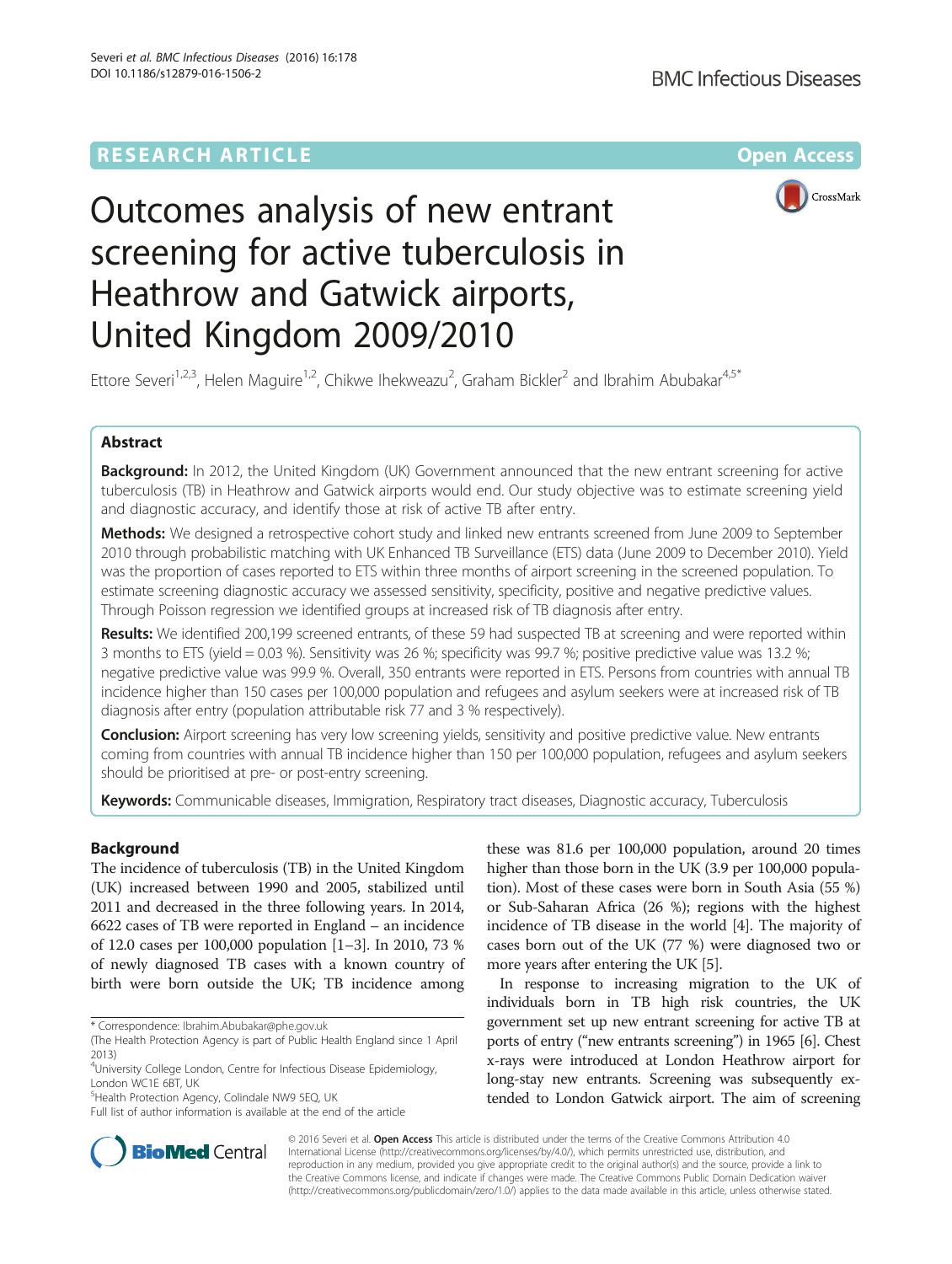was to reduce importation of TB into the UK at entry by identifying active pulmonary disease among those who were seeking to remain in the UK for longer than six months so as to prevent onward transmission [\[7\]](#page-5-0). Those making shorter visits to the UK were not routinely screened for TB.

Different studies on cohorts of new entrants and reviews of screening practices have concluded that the new entrants screening programme in the UK was an ineffective and inefficient method for detecting active cases of TB [\[8](#page-5-0)–[12\]](#page-5-0). While they provided a consistent evaluation over a long period of time, their findings were limited, they were only undertaken at local level [[8, 9](#page-5-0), [11, 12\]](#page-5-0) or did not have a robust study design by not taking into account TB cases subsequently diagnosed after entry [[10\]](#page-5-0).

The aim of our large population based study, undertaken in March 2011, was to review the yield and the outcomes of new entrant screening at Heathrow and Gatwick to contribute to the advice of the Health Protection Agency (HPA) to the UK government on the future of on-entry screening.

In May 2012, there was a UK government announcement that on entry screening would end. It was discontinued in summer 2012 at Gatwick airport and on 31 March 2014 at Heathrow airport [[13](#page-5-0)]. Our study objectives were: i) to estimate the yield of the screening: i.e. the proportion of true TB cases among all screened new entrants; ii) to estimate the screening diagnostic accuracy in terms of sensitivity, specificity, positive predictive value (PPV) and negative predictive value (NPV) related to the suspicion of active TB at screening; iii) to identify the risk factors associated with an increased risk of TB diagnosis after entering the UK.

# Methods

According to the UK government protocol guiding the new entrants screening policy, individuals entering the UK older than 15 years of age, not pregnant, subject to immigration control, from a country with an estimated TB incidence greater than 40 per 100,000 (UK definition of high incidence country[[14\]](#page-5-0)) and intending to remain in the UK for longer than 6 months were referred by UK Borders Agency staff to the airports' Health Control Units (HCU) for screening [\[7](#page-5-0), [10\]](#page-5-0). New entrants referred to the HCU underwent a medical assessment for TB, which could include a chest x-ray. Those suspected of having active TB were invited to arrange urgent follow up and register with the medical services close to their intended residence. The HCU also sent notification of the new entrants suspected of active TB to the National Health System (NHS) including the address of the entrant for follow up. All new entrants not suspected of having active TB at the time of entry were also invited to register with a general practitioner for follow up, mainly for checking BCG vaccination status and possibly arranging for latent TB screening if relevant.

To achieve the study objectives we designed a retrospective cohort study including all new entrants screened at Heathrow and Gatwick airports from 10 June 2009 to 30 September 2010. Information collected for new entrants included demographic (name, date of birth and sex), date and visa of entry, nationality and address in the UK declared at entry. Identification of those new entrants who had a TB diagnosis at any point after entry was determined by matching the cohort of new entrants with notifications of TB diagnosis from the Enhanced Tuberculosis Surveillance database (ETS) from 1 June 2009 to 31 December 2010. ETS is the surveillance system reporting active TB cases notified by TB clinics in the UK [\[15\]](#page-5-0). We matched the two datasets using a probabilistic algorithm on the basis of available personal identifiers (name, surname, sex, date of birth, nationality, address) [\[16\]](#page-5-0).

We defined: i) a TB suspect as any new entrant suspected of active TB at screening; ii) a TB diagnosis as any new entrant who was later notified in ETS with TB; iii) a TB diagnosis attributable to screening as any new entrant suspected of TB at screening, later notified in ETS within 90 days from screening.

We defined the yield of TB attributable to the screening as the proportion of new entrants suspected and diagnosed with TB within 90 days after screening among all screened new entrants during the study period. We defined 90 days as the necessary maximum time for a new entrant to follow the indication received at screening, including the time allowed to come into contact with the NHS.

In order to assess the screening diagnostic accuracy related to the suspicion of active TB at screening, we used ETS as the gold standard. We calculated sensitivity as the proportion of new entrants suspected of TB among those diagnosed with TB; specificity as the proportion of new entrants not suspected of TB among those not diagnosed with TB; PPV as the proportion of new entrants diagnosed with TB among those suspected of TB; NPV as the proportion of new entrants not diagnosed with TB among those not suspected of TB.

Finally, we used Poisson regression to identify the groups of new entrants at increased risk of TB diagnosis after screening. We considered as cases all individuals diagnosed with TB at any time within the follow up period after entry to UK. We took into account age, sex, type of visa they had been issued and TB incidence in the country of origin. We categorised study participants into: i) four age groups (16–24 years, 25–29 years, 30–54 years and 55 years or older); ii) male and female sex; iii) four visa categories (student, work permit, long stay visitor and refugee or asylum seekers); iv) country of origin, grouping countries on the basis of their TB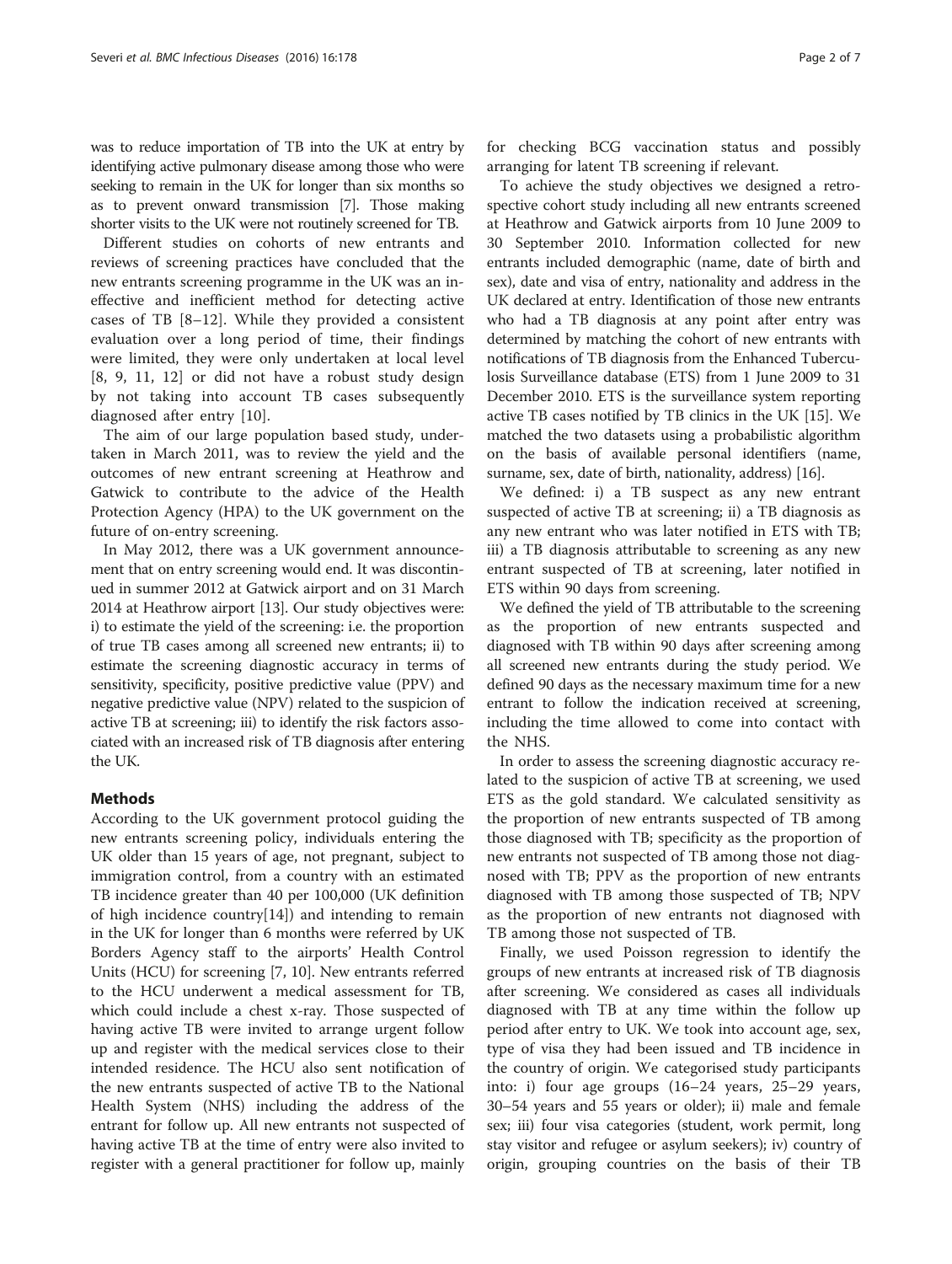incidence in four groups (TB incidence 40–150, including China, Russia and several central and south American countries; TB incidence 151–250, including India, Pakistan, Indonesia and Bangladesh; TB incidence 251–350, including Nigeria and several sub-Saharan countries; TB incidence >350, including South Africa and several other sub-Saharan countries). Participants' missing information were excluded from the analysis. Subsequently identifying the groups at increased risk of TB diagnosis after screening, we also estimated their population attributable risk (PAR), calculating the proportion of TB cases explained by these groups among the overall number of TB cases detected in our cohort.

# Results

We had a total of 200,199 new entrants in our cohort, 57 % were male and over 75 % were younger than 30 years old (median age 25 years, IQR 22–29 years). New entrants into the UK with student visa were 69.2 %. Most new entrants were coming from countries with a TB incidence between 150 and 250 per 100,000 population (Table 1).

Figure [1](#page-3-0) shows the distribution of new entrants based on the suspicion of TB at entry and on subsequent TB diagnosis (those identified in ETS). Of the 200,199 new entrants screened, 678 (0.34 %) were suspected of having TB at entry. Of these 90 (0.04 %) were later notified in ETS with TB, of which 59 were diagnosed within 90 days after screening. Therefore 59 entrants, representing 0.03 % of the total cohort screened, had a TB diagnosis we attributed to the screening process.

The screening test sensitivity (Table [2\)](#page-3-0) was 25.7 % (90/350); specificity was 99.7 % (199 261/199849); PPV was 13.3 % (90/678) and NPV 99.9 % (199261/199521).

A total of 350 new entrants (0.17 %) were diagnosed with TB at any time within the follow up period after entry to the UK (Table [3\)](#page-4-0). Taking into account sex, age, type of visa and country of provenance, we did not find any association between sex or age and TB diagnosis. Refugees and asylum seekers were found to have about 4 times increased risk (adjusted risk ratio ARR 4.27,  $p \leq 0.01$  of TB diagnosis after entry when compared to students. Any new entrant from a country with a TB incidence  $\geq 150$  was approximately 5 to 6 times more at risk of TB diagnosis than those coming from countries with a TB incidence between 40 and 150 (ARR > 4.93;  $p \le 0.01$ ). Finally, in our cohort the PAR of entering into the UK as an asylum seeker or a refugee was 0.03 and the PAR of coming from a country with a TB incidence  $\geq 150$  was 0.77; thus respectively three per cent and 77 % of the cases in our cohort could be explained by these characteristics.

| the country of origin                                           |         |        |  |  |  |  |
|-----------------------------------------------------------------|---------|--------|--|--|--|--|
|                                                                 | No.     | (% )   |  |  |  |  |
| Sex                                                             |         |        |  |  |  |  |
| Male                                                            | 114 191 | (57.0) |  |  |  |  |
| Age (years)                                                     |         |        |  |  |  |  |
| $16 - 24$                                                       | 87 222  | (43.6) |  |  |  |  |
| $25 - 29$                                                       | 68 762  | (34.4) |  |  |  |  |
| $30 - 54$                                                       | 41 501  | (20.7) |  |  |  |  |
| $\geq 55$                                                       | 2 6 7 8 | (1.3)  |  |  |  |  |
| Unknown                                                         | 36      | (0.0)  |  |  |  |  |
| Visa of entry                                                   |         |        |  |  |  |  |
| Student                                                         | 138 466 | (69.2) |  |  |  |  |
| Work permit                                                     | 32 006  | (16.0) |  |  |  |  |
| Long Stay Visitor                                               | 6 3 2 1 | (3.2)  |  |  |  |  |
| Refugee/Asylum Seeker                                           | 1913    | (1.0)  |  |  |  |  |
| Unknown                                                         | 21 493  | (10.7) |  |  |  |  |
| Incidence of TB in country of origin (annual cases per 100 000) |         |        |  |  |  |  |
| $40 - 149$                                                      | 57 541  | (28.7) |  |  |  |  |
| 150-249                                                         | 106 686 | (53.3) |  |  |  |  |
| 250-349                                                         | 22 001  | (11.0) |  |  |  |  |
| ≥350                                                            | 5 2 8 8 | (2.6)  |  |  |  |  |

Unknown 8 683 (4.3) Total 200 199 (100.0)

# Table 1 Short title: main characteristics of new entrants screened in Heathrow and Gatwick, UK, 2009/2010. Detailed title: distribution of new entrants on the basis of demographic characteristics, visa of entry and tuberculosis (TB) incidence in the country of origin

#### **Discussion**

In a large study of over 200,000 new entrants to the UK we found a very low yield of TB, with only 59 TB diagnoses attributable to the screening in a time period of 15 months. In order to put this figure in context, about 8500 new cases of TB were notified in 2010 in the UK and 80 % of these were born out of the UK [\[5](#page-5-0)]. In addition, chest X-rays are able to detect mainly pulmonary TB; in 2010, 54 % of the TB diagnoses reported in individuals born out of the UK were extra-pulmonary [[5\]](#page-5-0). This is a serious limitation as chest X-rays will not detect extra-pulmonary TB. Furthermore, the new entrants screening was performed only in Heathrow and Gatwick airports and in no other UK port of entries. In 2009 and 2010, likewise in 2016, only a proportion of new entrants to the UK entered through these two airports; in fact a growing proportion of new entrants to the UK enter through other international airports, maritime ports and railways connecting the UK with continental Europe. In a 2009 systematic review of the different new entrant TB screenings in the European Economic Area and Switzerland, Klinkenberg et al.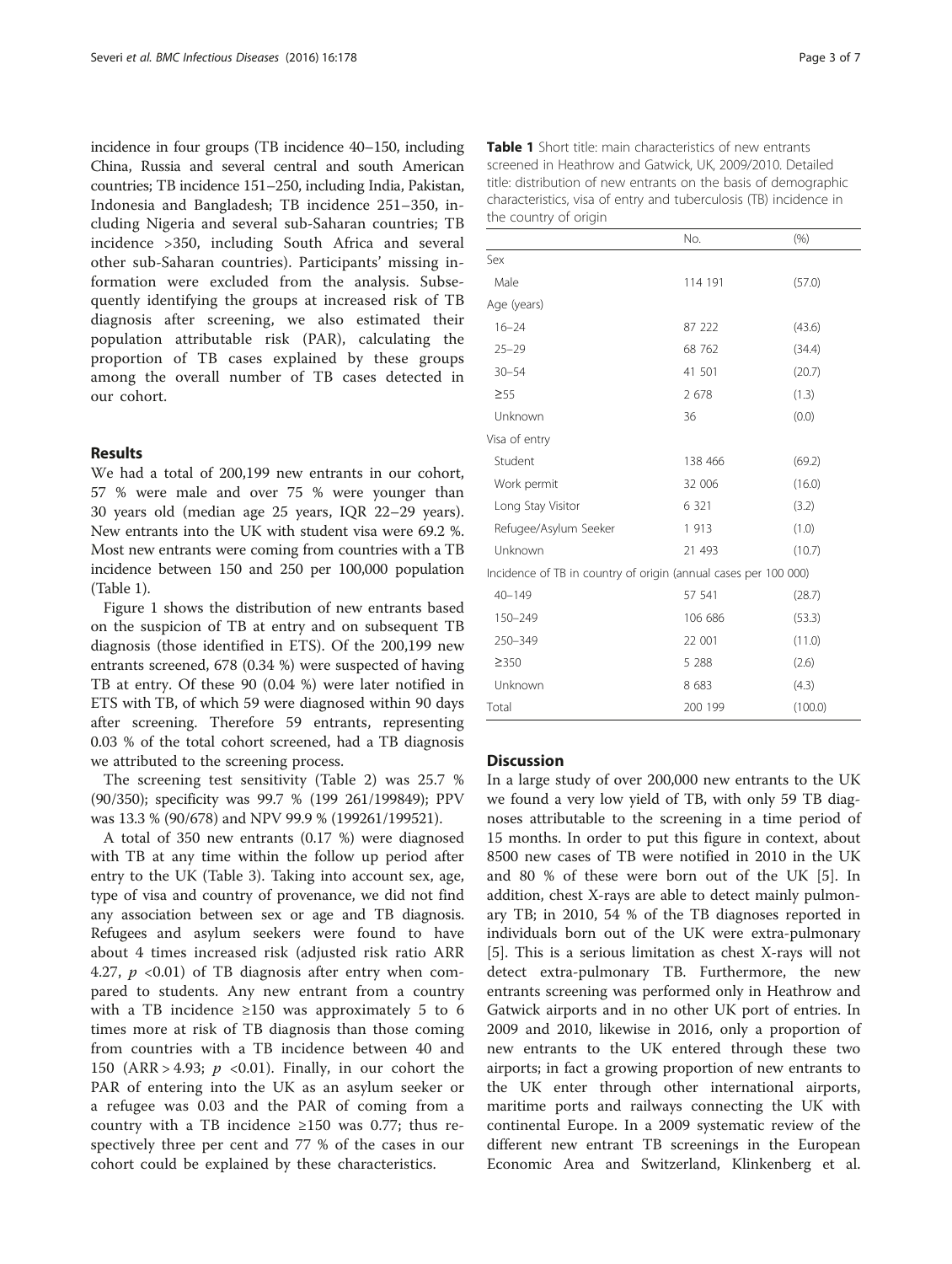<span id="page-3-0"></span>

identified three different screening strategies: at port of entry, just after arrival in reception centres and postentry at community level. The median yield of these strategies was about 10 times higher than the UK's new entrant screening; screening at reception centres had the highest yields [\[17](#page-5-0)]. In the same review, yields for screening programs in reception centres and post-entry at community level in Australia, Canada, Japan and U.S.A. were also assessed: the highest median yield, 40 times higher than the UK's new entrant screening, was obtained in pre-entry screening. No information was available on screening at entry ports for these countries [[17\]](#page-5-0). Zenner et al. in a 2013 primary cost effectiveness study identified comparable yields among each screening strategy with at entry screening still not found to be cost-effective and having little impact on overall TB trends [[18\]](#page-5-0). In 2009 and 2014 in the USA, Liu et al. and Posey et al., evaluating pre-entry (overseas) screening, identified yields substantially higher than in the UK new entrants screening [\[19, 20\]](#page-5-0).

The diagnostic accuracy analysis showed screening had very poor sensitivity. On the other hand, specificity was nearly 100 %. Due to the very high prevalence of new entrants without active TB at entry PPV was very low and NPV almost 100 %.

Table 2 Short title: distribution of new entrants on tuberculosis suspicion at entry and diagnosis at community level. Detailed title: distribution of new entrants on the basis of active tuberculosis (TB) suspicion identification at entry screening and tuberculosis diagnosis at community level (identified in the Enhanced TB Surveillance System (ETS))

|     | Yes | Nο      | Total               |
|-----|-----|---------|---------------------|
| Yes | 90  | 588     | 678                 |
| No  | 260 | 199 261 | 199 521             |
|     | 350 | 199 849 | 200 199             |
|     |     |         | TB diagnosis in ETS |

When we looked at the groups of new entrants at increased risk of TB diagnosis at any follow up point after screening, we found refugees and asylum seekers having the highest risk compared to the other VISA categories of entrants. In this analysis, students were selected as the comparison group because they were the most numerous group and those with the lowest risk of TB. When compared with any other visa category, refugees and asylum seekers were always found to be at increased risk. Due to the low number of refugees or asylum seekers entering in the UK in 2009 and 2010, only three per cent of the cases in our cohort were in this group. However, these findings are of increasing interest as the proportion of refugees and asylum seekers has steeply grown in recent years in the UK comprising an estimated 8 % of net migration in 2013, comparing with an estimated 4 % in 2010 [[21](#page-5-0)]. The number of refugees and asylum seekers to the UK has further increased in 2015. This finding is even more important at European Union level, where first time applicant asylum seekers reached the number of 1,255,640 in 2015 [[22\]](#page-6-0).

We also found that new entrants from a country with a TB incidence higher than 150 per 100,000 population were at an increased risk of TB diagnosis when compared with new entrants from countries with a TB incidence lower than 150 per 100,000. The analysis of the PAR for this group highlighted that more than 75 % of the cases in our cohort came from a country with an incidence ≥150 per 100,000. In these analyses we used Poisson regression to estimate the risk. Using logistic regression we obtained very similar estimate of odds (data not shown). A number of recent studies found that screening for latent TB among new entrants from countries with a TB incidence greater than 150 per 100,000 is the most cost-effective strategy to identify latent TB [[23](#page-6-0)–[25](#page-6-0)]. This threshold makes an important difference, since those countries with a TB incidence between 150 and 250 per 100,000 include India, the country contributing the largest number of new entrants into the UK.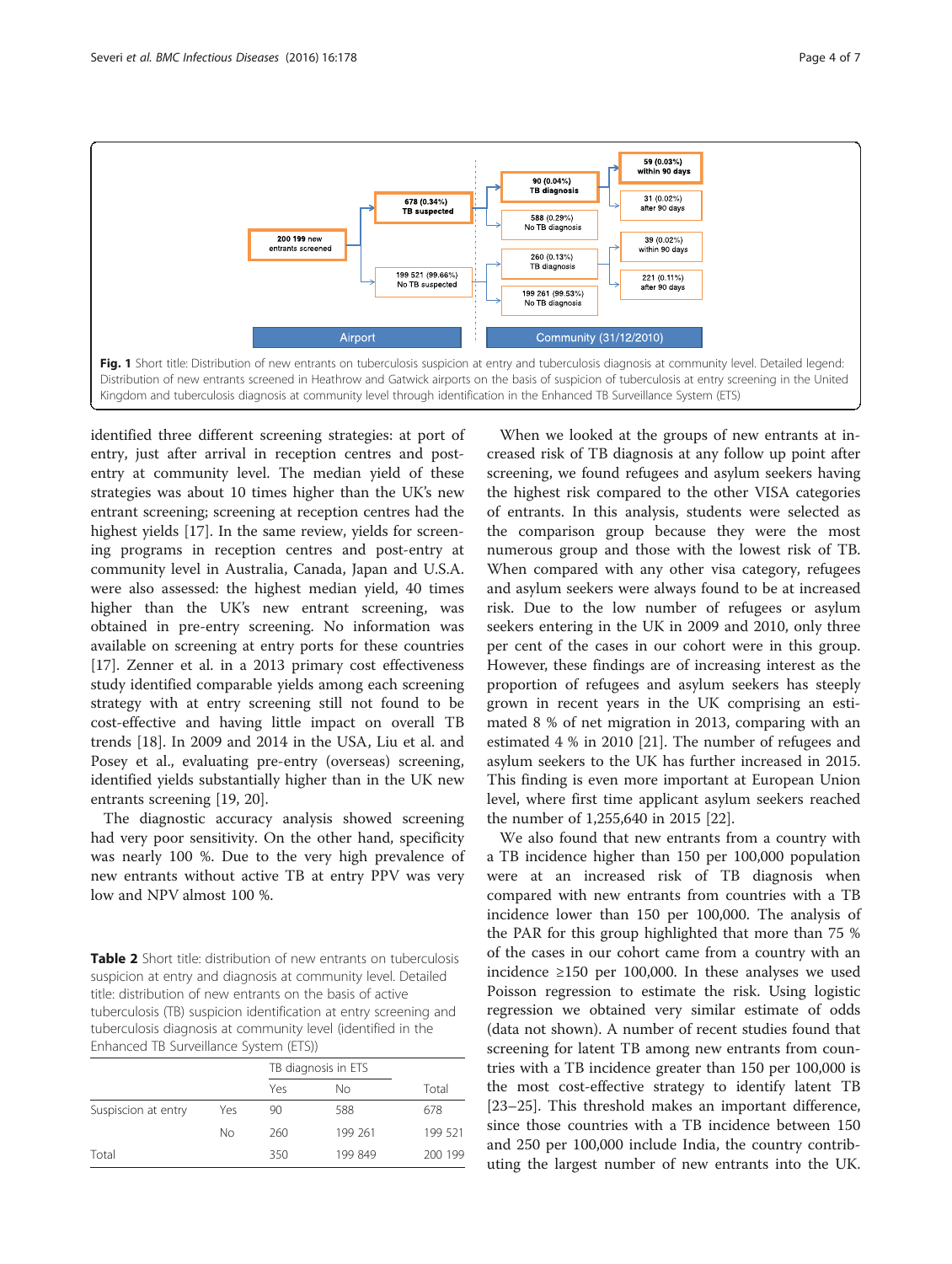| (identified in the Enhanced 1B Surveillance System (ETS))                    |                         |              |             |         |       |                       |  |  |
|------------------------------------------------------------------------------|-------------------------|--------------|-------------|---------|-------|-----------------------|--|--|
|                                                                              | TB cases ( $no = 350$ ) | TB cases (%) | Adjusted RR | 95 % CI |       | $P$ value (Wald test) |  |  |
| Sex                                                                          |                         |              |             |         |       |                       |  |  |
| Female                                                                       | 149                     | (0.17)       | Ref.        |         |       |                       |  |  |
| Male                                                                         | 201                     | (0.18)       | 0.91        | 0.70    | 1.18  | 0.48                  |  |  |
| Age (years)                                                                  |                         |              |             |         |       |                       |  |  |
| $16 - 24$                                                                    | 117                     | (0.13)       | Ref.        |         |       |                       |  |  |
| $25 - 29$                                                                    | 134                     | (0.19)       | 1.15        | 0.87    | 1.52  | 0.34                  |  |  |
| $30 - 54$                                                                    | 83                      | (0.20)       | 1.05        | 0.73    | 1.49  | 0.81                  |  |  |
| $\geq 55$                                                                    | 16                      | (0.60)       | 2.36        | 0.56    | 9.92  | 0.24                  |  |  |
| Visa of entry                                                                |                         |              |             |         |       |                       |  |  |
| Student                                                                      | 197                     | (0.14)       | Ref.        |         |       |                       |  |  |
| Work permit                                                                  | 52                      | (0.16)       | 0.78        | 0.55    | 1.10  | 0.16                  |  |  |
| Long stay visitor                                                            | 9                       | (0.14)       | 0.81        | 0.40    | 1.65  | 0.56                  |  |  |
| Refugee/Asylum Seeker                                                        | 10                      | (0.52)       | 4.27        | 2.24    | 8.13  | < 0.01                |  |  |
| Incidence of TB in country of origin (cases per 100,000 population per year) |                         |              |             |         |       |                       |  |  |
| $40 - 150$                                                                   | 25                      | (0.04)       | Ref.        |         |       |                       |  |  |
| $151 - 250$                                                                  | 241                     | (0.23)       | 6.14        | 3.77    | 10.00 | < 0.01                |  |  |
| $251 - 350$                                                                  | 55                      | (0.25)       | 4.93        | 2.40    | 7.61  | < 0.01                |  |  |
| >350                                                                         | 19                      | (0.36)       | 5.53        | 2.14    | 14.33 | < 0.01                |  |  |

<span id="page-4-0"></span>Table 3 Short title: characteristics of new entrants with tuberculosis and risk factors for tuberculosis diagnosis. Detailed title: characteristics of new entrants diagnosed with tuberculosis (TB) at any time after entry screening and adjusted risk ratio (ARR), 95 % confidence interval (95 % CI) and P value for the association between exposure category and TB diagnosis at community level (identified in the Enhanced TB Surveillance System (ETS))

Consistent with this, the 2011 guidelines of the National Institutes for Health and Clinical Excellence (NICE) for TB diagnosis and management recommended offering treatment for latent TB to *any* new entrant from a country with a TB incidence greater than 40 per 100,000, rather than the previous policy of offering TB treatment only to those new entrants from a country with TB incidence greater than 500 per 100,000, which included mostly sub-Saharan Africa [[26\]](#page-6-0).

Our study results are based on a robust study design and on a very large sample of individuals. On the other hand, our study had a number of limitations. The probabilistic matching between the new entrant database and ETS could have resulted in incomplete or over- matching. However, the accuracy of our probabilistic matching system is considered high [[16](#page-5-0)], thus we expect the proportion of mismatched individuals to be very low and this would underestimate any association identified in the study. At the time of the matching we had information only from the TB surveillance systems in England, Wales and Northern Ireland. Data from Scotland were not yet available. Therefore we may have missed a few new entrants who moved to Scotland and were reported with TB by the Scottish health system. Since the proportion of TB cases born out of the UK in Scotland in 2012 was 57 % compared to 74 % in the rest of the United Kingdom [\[14](#page-5-0)], we expect these to be very few individuals. However, this could have slightly underestimated the true screening yield.

Some new entrants may have left the UK before being diagnosed or may have been missed by ETS. This could also result in an underestimation of the true screening yield. Although not perfect, we used ETS as gold standard in the diagnostic accuracy analysis. Ideally we should have traced and tested new entrants after screening; however, due to the very large number of new entrants screened, this was not practical. Finally, depending on the time of arrival, and since the ETS data were available only until the end of 2010, new entrants had a different probability of being notified in ETS. This was due to the availability of ETS data when the study was performed and may have resulted in some TB notifications in ETS being missed. Therefore the study could have slightly under-estimated the true screening yield.

The epidemiology of TB in the UK is mainly driven by reactivation of latent TB acquired before migration [[27, 28](#page-6-0)]. In 2010, over 75 % TB cases born out of the UK (77 %) were diagnosed two or more years after entering the UK; therefore, we would expect several new entrants to be diagnosed with TB in the five years following the end of our study. However, we do not think that the profile of those diagnosed will change and we expect the relative risk associated with asylum seeking and refugee status not to change appreciably.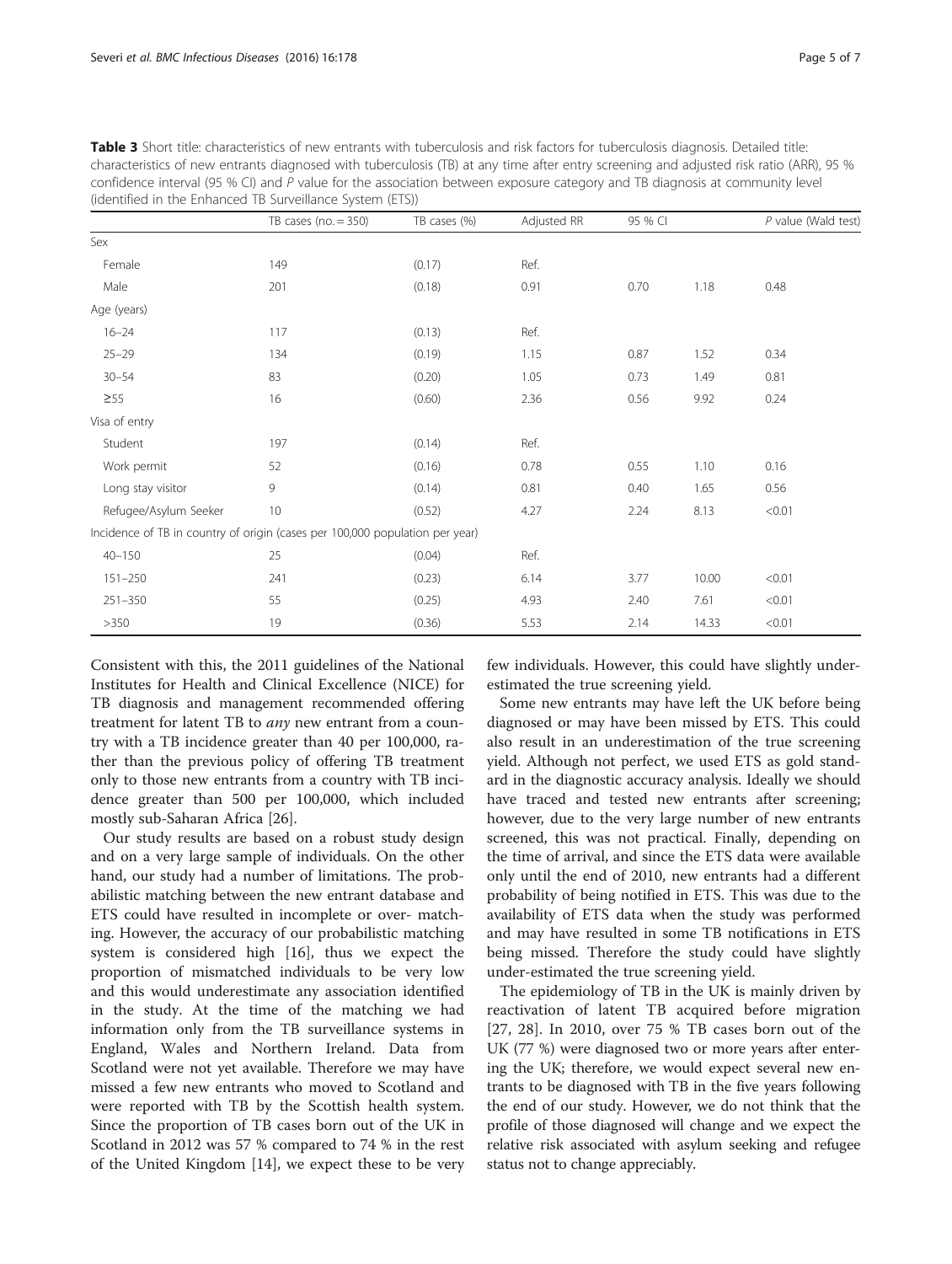### <span id="page-5-0"></span>Conclusions

The study provides critical evidence to support the HPA's advice and the UK government decision to discontinue new entrant screening for active tuberculosis at Heathrow and Gatwick airports and to opt for other screening strategies.

New entrants coming from countries with annual TB incidence over 150 per 100,000 populations, refugees and asylum seekers should be urgently linked to health services after arrival in the UK and offered a test for latent TB; they should also be prioritised in any future screening. Similar public health actions should also be implemented in all countries recently affected by the large movement of people into the European Union [\[22](#page-6-0)].

It is also important to repeat the analysis of which groups in our cohort are at increased risk of TB diagnosis after entry with 5 years of follow up to make sure that the profile of those reported after entry has not changed.

Finally, screening strategies should be regularly evaluated to make sure that the screening expectations are met and the screening is operating in the best public health interest.

#### Ethics approval and consent to participate

This is a secondary data analysis of information collected for the purpose of the UK Port of Entry Screening. All data are presented in aggregated format. No individual participants' data is presented in any form.

#### Consent for publication

Not applicable.

# Availability of data and materials

Data will not be shared. Data ownership is not up to the authors of this publication and no permission for sharing has been granted to them.

#### Abbreviations

ARR: adjusted risk ratio; ETS: Enhanced Tuberculosis Surveillance; HCU: Health Control Units; HPA: Health Protection Agency; NHS: National Health System; NICE: National Institutes for Health and Clinical Excellence; NPV: negative predictive value; PAR: population attributable risk; PPV: positive predictive value; TB: Tuberculosis; UK: United Kingdom.

#### Competing interests

The authors declare that they have no competing interests.

#### Authors' contributions

ES, CI and IA substantially contributed to the conception and design of the work; All Authors substantially contributed to the acquisition, analysis and interpretation of data for the work; ES drafted the work; HM, CI, GB, and IA revised the work critically for the intellectual content; All Authors gave final approval of the version to be published.

#### Funding

Authors have no funding for this project which was carried out during their routine work at the HPA.

#### Author details

<sup>1</sup> European Programme for Intervention Epidemiology Training (EPIET) European Centre for Disease Prevention and Control, Stockholm 17183, Sweden. <sup>2</sup>Health Protection Agency (HPA), London SW1W 9SZ, UK. <sup>3</sup>Present address: European Centre for Disease Prevention and Control, Surveillance and Response Support Unit, Stockholm 17183, Sweden. <sup>4</sup>University College London, Centre for Infectious Disease Epidemiology, London WC1E 6BT, UK. 5 Health Protection Agency, Colindale NW9 5EQ, UK.

#### Received: 25 November 2015 Accepted: 9 April 2016 Published online: 22 April 2016

#### References

- 1. Abubakar I, Lipman M, Anderson C, Davies P, Zumla A. Tuberculosis in the UK–time to regain control. BMJ. 2011;343:d4281.
- 2. Kon OM. Time for a preventative strategy for TB in the UK: further evidence for new entrant screening in primary care. Thorax. 2014;69(4):305–6.
- 3. Organization WH. Global tuberculosis report 2015. Geneva, Switzerland: World HealthOrganization; 2015.
- 4. World Health Organization. Global tuberculosis control: WHO report 2011. Geneva: World Health Organization; 2011.
- 5. Health Protection Agency. Tuberculosis in the UK: 2011 report. London, UK: Health Protection Agency; 2011.
- 6. Condrau FW, Worboys M. Tuberculosis then and now: perspectives on the history of an infectious disease. Montreal: McGill-Queen's University Press; 2009.
- 7. Department of Health. Medical examination under the Immigration Act 1971: instructions to medical inspectors. UK: The Stationery Office Limited; 1992.
- 8. Bothamley GH, Rowan JP, Griffiths CJ, Beeks M, McDonald M, Beasley E, van den Bosch C, Feder G. Screening for tuberculosis: the port of arrival scheme compared with screening in general practice and the homeless. Thorax. 2002;57(1):45–9.
- 9. Callister ME, Barringer J, Thanabalasingam ST, Gair R, Davidson RN. Pulmonary tuberculosis among political asylum seekers screened at Heathrow Airport, London, 1995–9. Thorax. 2002;57(2):152–6.
- 10. Health Protection Agency. Port health and medical inspection review report from the project team. 2006.
- 11. Lavender M. Screening immigrants for tuberculosis in Newcastle upon Tyne. J Public Health Med. 1997;19(3):320–3.
- 12. Markey AC, Forster SM, Mitchell R, Larson E, Smith H, Dore CJ. Suspected cases of pulmonary tuberculosis referred from port of entry into Great Britain, 1980–3. Br Med J (Clin Res Ed). 1986;292(6517):378.
- 13. United Kingdom Parliament. Written Ministerial Statements Monday 21 May 2012. London, UK: United Kingdom Parliament; 2012.
- 14. World Health Organization (WHO). World Health Organization (WHO) estimates of tuberculosis incidence by rate, 2012. 2012.
- 15. Teo SS, Alfaham M, Evans MR, Watson JM, Riordan A, Sonnenberg P, Clark J, Hayward A, Sharland M, Moore-Gillon J, et al. An evaluation of the completeness of reporting of childhood tuberculosis. Eur Respir J. 2009;34(1):176–9.
- 16. Aldridge RW, Shaji K, Hayward AC, Abubakar I. Accuracy of probabilistic linkage using the enhanced matching system for public health and epidemiological studies. PLoS One. 2015;10(8):e0136179.
- 17. Klinkenberg E, Manissero D, Semenza JC, Verver S. Migrant tuberculosis screening in the EU/EEA: yield, coverage and limitations. Eur Respir J. 2009;34(5):1180–9.
- 18. Zenner D, Southern J, van Hest R, DeVries G, Stagg HR, Antoine D, Abubakar I. Active case finding for tuberculosis among high-risk groups in low-incidence countries. Int J Tuberc Lung Dis. 2013;17(5):573–82.
- 19. Liu Y, Weinberg MS, Ortega LS, Painter JA, Maloney SA. Overseas screening for tuberculosis in U.S.-bound immigrants and refugees. N Engl J Med. 2009;360(23):2406–15.
- 20. Posey DL, Naughton MP, Willacy EA, Russell M, Olson CK, Godwin CM, Godwin CM, McSpadden PS, White ZA, Comans TW, Ortega LS, et al. Implementation of new TB screening requirements for U.S.-bound immigrants and refugees - 2007–2014. MMWR Morb Mortal Wkly Rep. 2014;63(11):234–6.
- 21. Blinder S. Migration to the UK: asylum. University of Oxford, UK: Migration Observatory briefing, COMPAS; 2015.